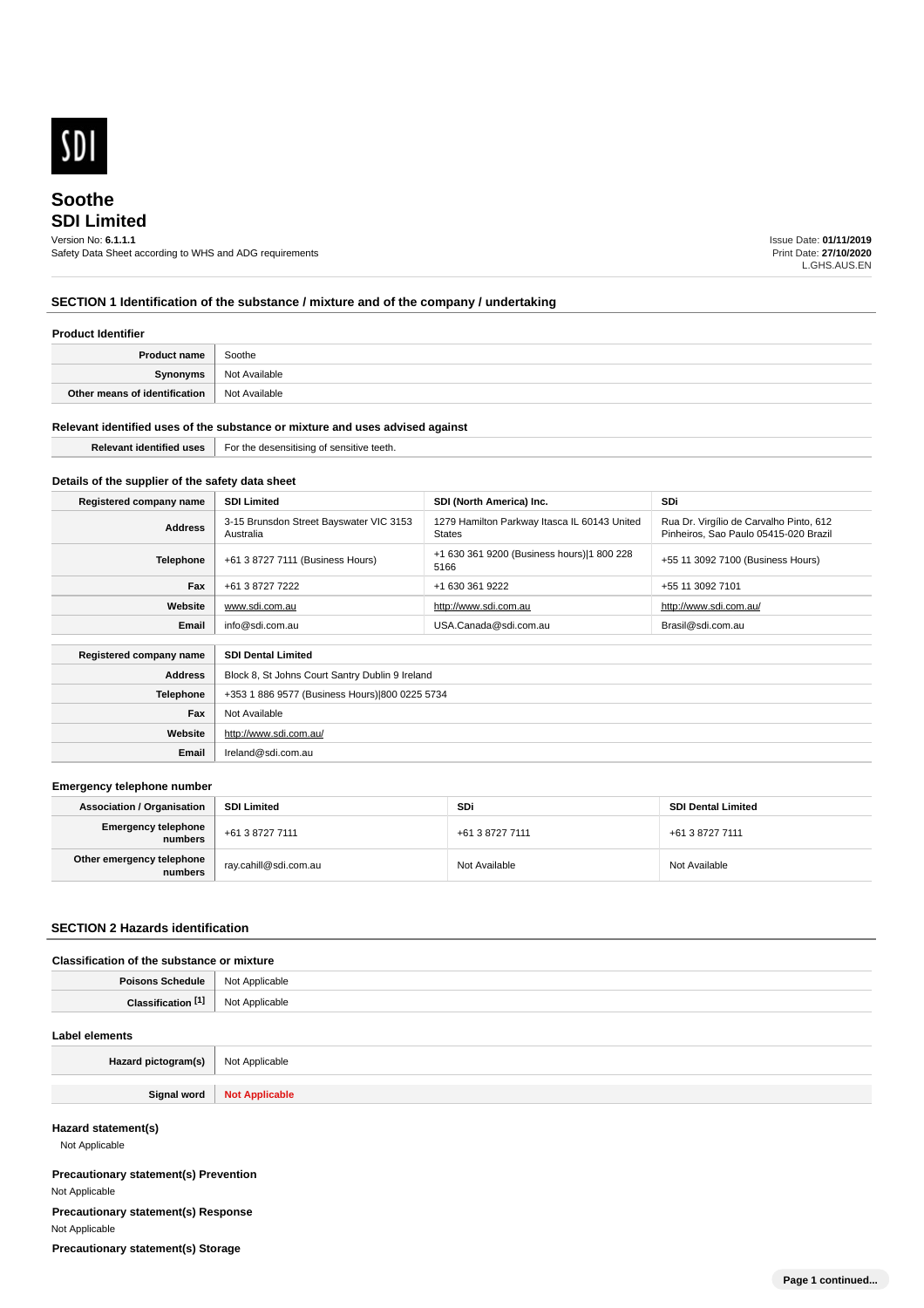#### **Soothe**

### Not Applicable

### **Precautionary statement(s) Disposal**

Not Applicable

### **SECTION 3 Composition / information on ingredients**

### **Substances**

See section below for composition of Mixtures

### **Mixtures**

| <b>CAS No</b> | %[weight] | Name                             |
|---------------|-----------|----------------------------------|
| Not Available | 100       | ; determined not to be hazardous |

### **SECTION 4 First aid measures**

### **Description of first aid measures**

| <b>Eye Contact</b>  | If this product comes in contact with the eyes:<br>▶ Wash out immediately with fresh running water.<br>Ensure complete irrigation of the eye by keeping eyelids apart and away from eye and moving the eyelids by occasionally lifting the upper<br>and lower lids.<br>Seek medical attention without delay; if pain persists or recurs seek medical attention.<br>Removal of contact lenses after an eye injury should only be undertaken by skilled personnel. |
|---------------------|------------------------------------------------------------------------------------------------------------------------------------------------------------------------------------------------------------------------------------------------------------------------------------------------------------------------------------------------------------------------------------------------------------------------------------------------------------------|
| <b>Skin Contact</b> | If skin or hair contact occurs:<br>Flush skin and hair with running water (and soap if available).<br>Seek medical attention in event of irritation.                                                                                                                                                                                                                                                                                                             |
| Inhalation          | If fumes, aerosols or combustion products are inhaled remove from contaminated area.<br>Other measures are usually unnecessary.                                                                                                                                                                                                                                                                                                                                  |
| Ingestion           | Seek medical attention.                                                                                                                                                                                                                                                                                                                                                                                                                                          |

**Indication of any immediate medical attention and special treatment needed**

Treat symptomatically.

### **SECTION 5 Firefighting measures**

### **Extinguishing media**

- Water spray or fog.
- Foam.
- Dry chemical powder.
- $\triangleright$  BCF (where regulations permit). ► Carbon dioxide.
- 

### **Special hazards arising from the substrate or mixture**

**Fire Incompatibility** None known.

### **Advice for firefighters**

| <b>Fire Fighting</b>         | Alert Fire Brigade and tell them location and nature of hazard.<br>• Wear breathing apparatus plus protective gloves in the event of a fire.<br>• Prevent, by any means available, spillage from entering drains or water courses.<br>Use fire fighting procedures suitable for surrounding area.<br>DO NOT approach containers suspected to be hot.<br>Cool fire exposed containers with water spray from a protected location.<br>If safe to do so, remove containers from path of fire.<br>Equipment should be thoroughly decontaminated after use. |
|------------------------------|--------------------------------------------------------------------------------------------------------------------------------------------------------------------------------------------------------------------------------------------------------------------------------------------------------------------------------------------------------------------------------------------------------------------------------------------------------------------------------------------------------------------------------------------------------|
| <b>Fire/Explosion Hazard</b> | Combustible.<br>Slight fire hazard when exposed to heat or flame.<br>Heating may cause expansion or decomposition leading to violent rupture of containers.<br>• On combustion, may emit toxic fumes of carbon monoxide (CO).<br>May emit acrid smoke.<br>Mists containing combustible materials may be explosive.<br>Decomposes on heating and produces:<br>carbon dioxide (CO2)                                                                                                                                                                      |
| <b>HAZCHEM</b>               | Not Applicable                                                                                                                                                                                                                                                                                                                                                                                                                                                                                                                                         |

### **SECTION 6 Accidental release measures**

### **Personal precautions, protective equipment and emergency procedures**

See section 8

### **Environmental precautions**

See section 12

### **Methods and material for containment and cleaning up**

**Minor Spills F** Clean up all spills immediately.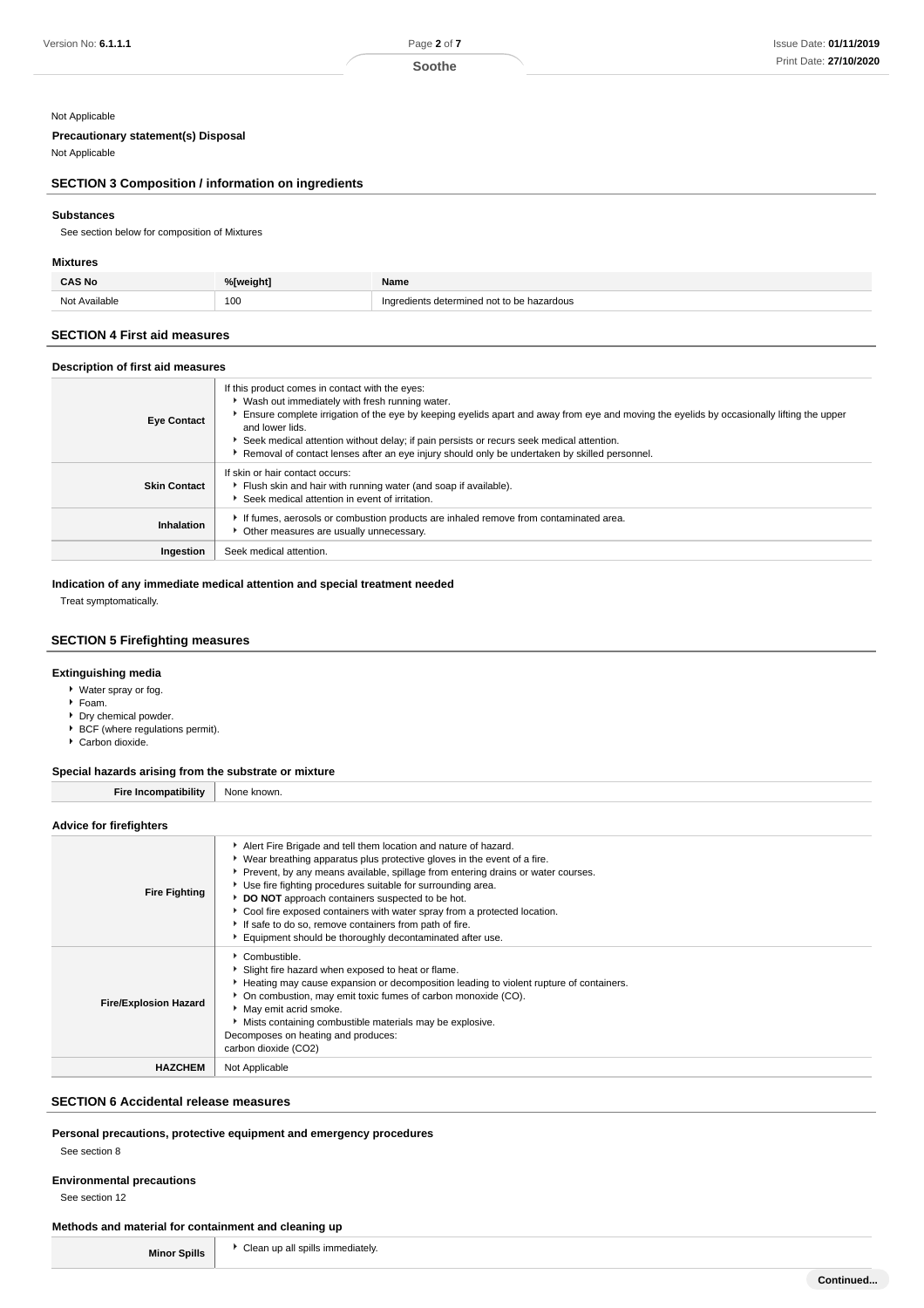### **Soothe**

|                     | Avoid contact with skin and eyes.<br>• Wear impervious gloves and safety goggles.<br>Trowel up/scrape up.<br>Place spilled material in clean, dry, sealed container.<br>Flush spill area with water.                                                                                                                                                                                                                                                                                                                                                                                                                                                                                                                                                                                                                                   |
|---------------------|----------------------------------------------------------------------------------------------------------------------------------------------------------------------------------------------------------------------------------------------------------------------------------------------------------------------------------------------------------------------------------------------------------------------------------------------------------------------------------------------------------------------------------------------------------------------------------------------------------------------------------------------------------------------------------------------------------------------------------------------------------------------------------------------------------------------------------------|
| <b>Major Spills</b> | Moderate hazard.<br>Clear area of personnel and move upwind.<br>Alert Fire Brigade and tell them location and nature of hazard.<br>▶ Wear breathing apparatus plus protective gloves.<br>Prevent, by any means available, spillage from entering drains or water course.<br>Stop leak if safe to do so.<br>Contain spill with sand, earth or vermiculite.<br>• Collect recoverable product into labelled containers for recycling.<br>Neutralise/decontaminate residue (see Section 13 for specific agent).<br>Collect solid residues and seal in labelled drums for disposal.<br>• Wash area and prevent runoff into drains.<br>After clean up operations, decontaminate and launder all protective clothing and equipment before storing and re-using.<br>If contamination of drains or waterways occurs, advise emergency services. |

Personal Protective Equipment advice is contained in Section 8 of the SDS.

# **SECTION 7 Handling and storage**

### **Precautions for safe handling**

| Safe handling            | Limit all unnecessary personal contact.<br>▶ Wear protective clothing when risk of exposure occurs.<br>Use in a well-ventilated area.<br>Avoid contact with incompatible materials.<br>When handling, <b>DO NOT</b> eat, drink or smoke.<br>▶ Keep containers securely sealed when not in use.<br>Avoid physical damage to containers.<br>Always wash hands with soap and water after handling.<br>▶ Work clothes should be laundered separately.<br>Use good occupational work practice.<br>• Observe manufacturer's storage and handling recommendations contained within this SDS.<br>Atmosphere should be regularly checked against established exposure standards to ensure safe working conditions are maintained. |
|--------------------------|--------------------------------------------------------------------------------------------------------------------------------------------------------------------------------------------------------------------------------------------------------------------------------------------------------------------------------------------------------------------------------------------------------------------------------------------------------------------------------------------------------------------------------------------------------------------------------------------------------------------------------------------------------------------------------------------------------------------------|
| <b>Other information</b> | Store between 10 and 25 deg. C.<br>Store in a dry and well ventilated-area, away from heat and sunlight.<br>Do not store in direct sunlight.                                                                                                                                                                                                                                                                                                                                                                                                                                                                                                                                                                             |

# **Conditions for safe storage, including any incompatibilities**

| aino            | <sup>.</sup> onlv.<br>.rurer<br>10C |
|-----------------|-------------------------------------|
| tihilitu<br>510 | $\Delta$ Voice<br>nases.            |
|                 |                                     |

# **SECTION 8 Exposure controls / personal protection**

### **Control parameters**

- **Occupational Exposure Limits (OEL)**
- **INGREDIENT DATA**

#### Not Available

**Emergency Limits**

| Ingredient | <b>Material name</b> | TEEL-1        | TEEL-2              | TEEL-3        |
|------------|----------------------|---------------|---------------------|---------------|
| Soothe     | Not Available        | Not Available | Not Available       | Not Available |
| Ingredient | <b>Original IDLH</b> |               | <b>Revised IDLH</b> |               |
| Soothe     | Not Available        |               | Not Available       |               |

### **MATERIAL DATA**

### **Exposure controls**

| Appropriate engineering<br>controls | Engineering controls are used to remove a hazard or place a barrier between the worker and the hazard. Well-designed engineering controls can<br>be highly effective in protecting workers and will typically be independent of worker interactions to provide this high level of protection.<br>The basic types of engineering controls are:<br>Process controls which involve changing the way a job activity or process is done to reduce the risk.<br>Enclosure and/or isolation of emission source which keeps a selected hazard "physically" away from the worker and ventilation that strategically<br>"adds" and "removes" air in the work environment. Ventilation can remove or dilute an air contaminant if designed properly. The design of a<br>ventilation system must match the particular process and chemical or contaminant in use.<br>Employers may need to use multiple types of controls to prevent employee overexposure.<br>General exhaust is adequate under normal operating conditions. If risk of overexposure exists, wear SAA approved respirator. Correct fit is<br>essential to obtain adequate protection. Provide adequate ventilation in warehouse or closed storage areas. Air contaminants generated in the<br>workplace possess varying "escape" velocities which, in turn, determine the "capture velocities" of fresh circulating air required to effectively<br>remove the contaminant.<br>Type of Contaminant:<br>solvent, vapours, degreasing etc., evaporating from tank (in still air) | Air Speed:<br>$0.25 - 0.5$ m/s |
|-------------------------------------|------------------------------------------------------------------------------------------------------------------------------------------------------------------------------------------------------------------------------------------------------------------------------------------------------------------------------------------------------------------------------------------------------------------------------------------------------------------------------------------------------------------------------------------------------------------------------------------------------------------------------------------------------------------------------------------------------------------------------------------------------------------------------------------------------------------------------------------------------------------------------------------------------------------------------------------------------------------------------------------------------------------------------------------------------------------------------------------------------------------------------------------------------------------------------------------------------------------------------------------------------------------------------------------------------------------------------------------------------------------------------------------------------------------------------------------------------------------------------------------------------------------------------------|--------------------------------|
|                                     |                                                                                                                                                                                                                                                                                                                                                                                                                                                                                                                                                                                                                                                                                                                                                                                                                                                                                                                                                                                                                                                                                                                                                                                                                                                                                                                                                                                                                                                                                                                                    |                                |
|                                     |                                                                                                                                                                                                                                                                                                                                                                                                                                                                                                                                                                                                                                                                                                                                                                                                                                                                                                                                                                                                                                                                                                                                                                                                                                                                                                                                                                                                                                                                                                                                    | (50-100 f/min)                 |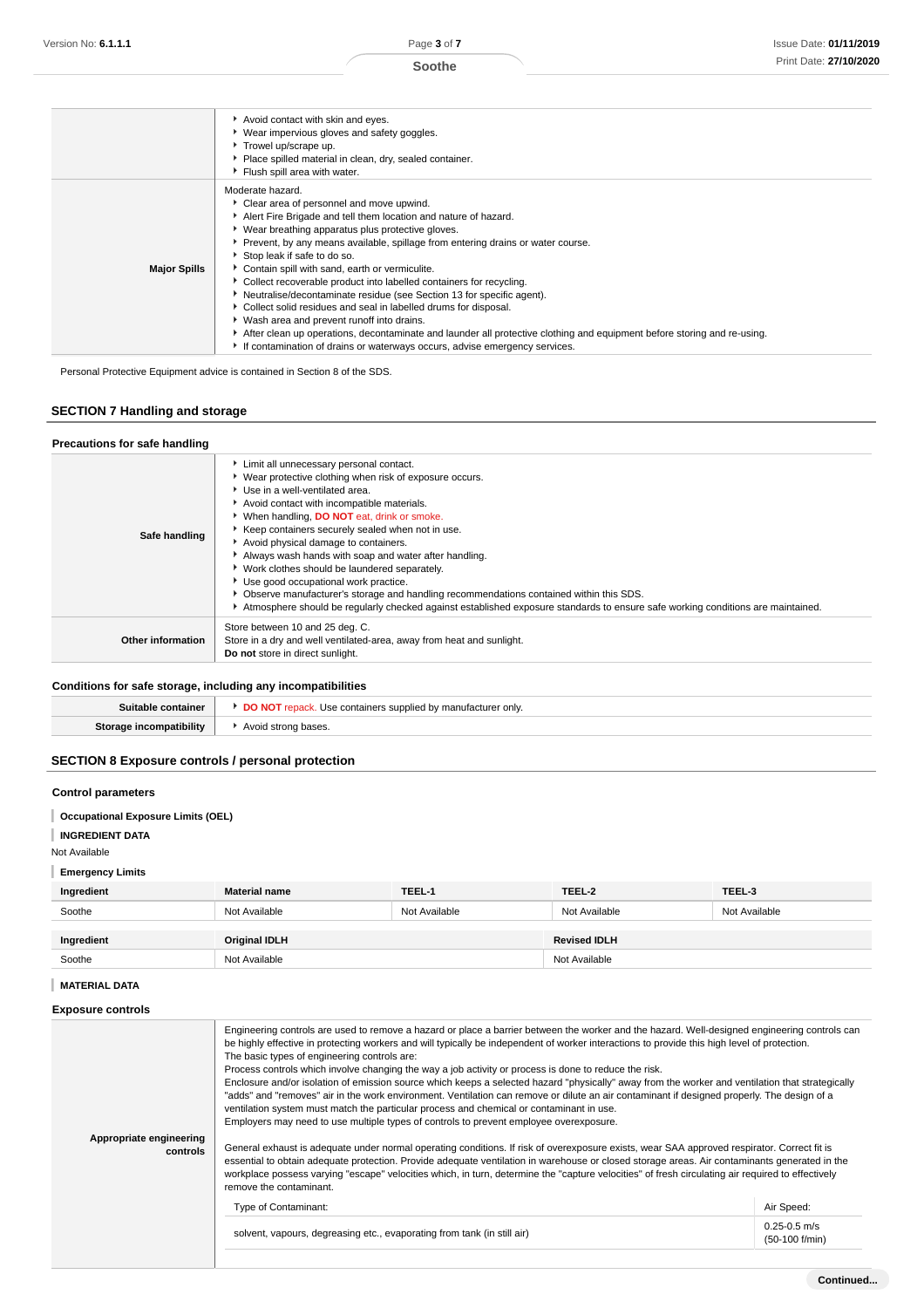|                            | aerosols, fumes from pouring operations, intermittent container filling, low speed conveyer transfers, welding, spray<br>0.5-1 m/s (100-200<br>drift, plating acid fumes, pickling (released at low velocity into zone of active generation)<br>$f/min.$ )                                                                                                                                                                                                                                                                                                                                                                                                                                                                                                                                                                      |                                                                                                                                                                                                                                                                                                                                                                                                                                                                                                                                                                                                                                                                                                                                                                                                                                                                             |  |  |  |
|----------------------------|---------------------------------------------------------------------------------------------------------------------------------------------------------------------------------------------------------------------------------------------------------------------------------------------------------------------------------------------------------------------------------------------------------------------------------------------------------------------------------------------------------------------------------------------------------------------------------------------------------------------------------------------------------------------------------------------------------------------------------------------------------------------------------------------------------------------------------|-----------------------------------------------------------------------------------------------------------------------------------------------------------------------------------------------------------------------------------------------------------------------------------------------------------------------------------------------------------------------------------------------------------------------------------------------------------------------------------------------------------------------------------------------------------------------------------------------------------------------------------------------------------------------------------------------------------------------------------------------------------------------------------------------------------------------------------------------------------------------------|--|--|--|
|                            | direct spray, spray painting in shallow booths, drum filling, conveyer loading, crusher dusts, gas discharge (active<br>1-2.5 m/s (200-500<br>generation into zone of rapid air motion)<br>f/min)                                                                                                                                                                                                                                                                                                                                                                                                                                                                                                                                                                                                                               |                                                                                                                                                                                                                                                                                                                                                                                                                                                                                                                                                                                                                                                                                                                                                                                                                                                                             |  |  |  |
|                            | grinding, abrasive blasting, tumbling, high speed wheel generated dusts (released at high initial velocity into zone of<br>$2.5 - 10$ m/s<br>very high rapid air motion).<br>(500-2000 f/min.)                                                                                                                                                                                                                                                                                                                                                                                                                                                                                                                                                                                                                                  |                                                                                                                                                                                                                                                                                                                                                                                                                                                                                                                                                                                                                                                                                                                                                                                                                                                                             |  |  |  |
|                            | Within each range the appropriate value depends on:                                                                                                                                                                                                                                                                                                                                                                                                                                                                                                                                                                                                                                                                                                                                                                             |                                                                                                                                                                                                                                                                                                                                                                                                                                                                                                                                                                                                                                                                                                                                                                                                                                                                             |  |  |  |
|                            | Lower end of the range                                                                                                                                                                                                                                                                                                                                                                                                                                                                                                                                                                                                                                                                                                                                                                                                          | Upper end of the range                                                                                                                                                                                                                                                                                                                                                                                                                                                                                                                                                                                                                                                                                                                                                                                                                                                      |  |  |  |
|                            | 1: Room air currents minimal or favourable to capture                                                                                                                                                                                                                                                                                                                                                                                                                                                                                                                                                                                                                                                                                                                                                                           | 1: Disturbing room air currents                                                                                                                                                                                                                                                                                                                                                                                                                                                                                                                                                                                                                                                                                                                                                                                                                                             |  |  |  |
|                            | 2: Contaminants of low toxicity or of nuisance value only                                                                                                                                                                                                                                                                                                                                                                                                                                                                                                                                                                                                                                                                                                                                                                       | 2: Contaminants of high toxicity                                                                                                                                                                                                                                                                                                                                                                                                                                                                                                                                                                                                                                                                                                                                                                                                                                            |  |  |  |
|                            | 3: Intermittent, low production.                                                                                                                                                                                                                                                                                                                                                                                                                                                                                                                                                                                                                                                                                                                                                                                                | 3: High production, heavy use                                                                                                                                                                                                                                                                                                                                                                                                                                                                                                                                                                                                                                                                                                                                                                                                                                               |  |  |  |
|                            | 4: Large hood or large air mass in motion                                                                                                                                                                                                                                                                                                                                                                                                                                                                                                                                                                                                                                                                                                                                                                                       | 4: Small hood - local control only                                                                                                                                                                                                                                                                                                                                                                                                                                                                                                                                                                                                                                                                                                                                                                                                                                          |  |  |  |
|                            | Simple theory shows that air velocity falls rapidly with distance away from the opening of a simple extraction pipe. Velocity generally decreases<br>with the square of distance from the extraction point (in simple cases). Therefore the air speed at the extraction point should be adjusted,<br>accordingly, after reference to distance from the contaminating source. The air velocity at the extraction fan, for example, should be a minimum<br>of 1-2 m/s (200-400 f/min.) for extraction of solvents generated in a tank 2 meters distant from the extraction point. Other mechanical<br>considerations, producing performance deficits within the extraction apparatus, make it essential that theoretical air velocities are multiplied by<br>factors of 10 or more when extraction systems are installed or used. |                                                                                                                                                                                                                                                                                                                                                                                                                                                                                                                                                                                                                                                                                                                                                                                                                                                                             |  |  |  |
| <b>Personal protection</b> |                                                                                                                                                                                                                                                                                                                                                                                                                                                                                                                                                                                                                                                                                                                                                                                                                                 |                                                                                                                                                                                                                                                                                                                                                                                                                                                                                                                                                                                                                                                                                                                                                                                                                                                                             |  |  |  |
| Eye and face protection    | Safety glasses with side shields<br>Chemical goggles.<br>national equivalent]                                                                                                                                                                                                                                                                                                                                                                                                                                                                                                                                                                                                                                                                                                                                                   | Contact lenses may pose a special hazard; soft contact lenses may absorb and concentrate irritants. A written policy document, describing<br>the wearing of lenses or restrictions on use, should be created for each workplace or task. This should include a review of lens absorption<br>and adsorption for the class of chemicals in use and an account of injury experience. Medical and first-aid personnel should be trained in<br>their removal and suitable equipment should be readily available. In the event of chemical exposure, begin eye irrigation immediately and<br>remove contact lens as soon as practicable. Lens should be removed at the first signs of eye redness or irritation - lens should be removed in<br>a clean environment only after workers have washed hands thoroughly. [CDC NIOSH Current Intelligence Bulletin 59], [AS/NZS 1336 or |  |  |  |
| <b>Skin protection</b>     | See Hand protection below                                                                                                                                                                                                                                                                                                                                                                                                                                                                                                                                                                                                                                                                                                                                                                                                       |                                                                                                                                                                                                                                                                                                                                                                                                                                                                                                                                                                                                                                                                                                                                                                                                                                                                             |  |  |  |
| Hands/feet protection      | Rubber Gloves<br>* Wear chemical protective gloves, e.g. PVC.<br>▶ Wear safety footwear or safety gumboots, e.g. Rubber                                                                                                                                                                                                                                                                                                                                                                                                                                                                                                                                                                                                                                                                                                         |                                                                                                                                                                                                                                                                                                                                                                                                                                                                                                                                                                                                                                                                                                                                                                                                                                                                             |  |  |  |
| <b>Body protection</b>     | See Other protection below                                                                                                                                                                                                                                                                                                                                                                                                                                                                                                                                                                                                                                                                                                                                                                                                      |                                                                                                                                                                                                                                                                                                                                                                                                                                                                                                                                                                                                                                                                                                                                                                                                                                                                             |  |  |  |
| Other protection           | No special equipment needed when handling small quantities.<br><b>OTHERWISE:</b><br>• Overalls.<br>Barrier cream.<br>Eyewash unit.                                                                                                                                                                                                                                                                                                                                                                                                                                                                                                                                                                                                                                                                                              |                                                                                                                                                                                                                                                                                                                                                                                                                                                                                                                                                                                                                                                                                                                                                                                                                                                                             |  |  |  |

# **SECTION 9 Physical and chemical properties**

### **Information on basic physical and chemical properties**

| Appearance                                      | Clear gel with spearmint odour, mixes with water. |                                            |                |  |
|-------------------------------------------------|---------------------------------------------------|--------------------------------------------|----------------|--|
|                                                 |                                                   |                                            |                |  |
| <b>Physical state</b>                           | Gel                                               | Relative density (Water = 1)               | 1.0            |  |
| Odour                                           | Not Available                                     | Partition coefficient n-octanol<br>/ water | Not Available  |  |
| <b>Odour threshold</b>                          | Not Available                                     | Auto-ignition temperature (°C)             | Not Available  |  |
| pH (as supplied)                                | 7.0                                               | <b>Decomposition temperature</b>           | Not Available  |  |
| Melting point / freezing point<br>(°C)          | Not Available                                     | Viscosity (cSt)                            | Not Available  |  |
| Initial boiling point and boiling<br>range (°C) | Not Available                                     | Molecular weight (g/mol)                   | Not Applicable |  |
| Flash point (°C)                                | Not Available                                     | <b>Taste</b>                               | Not Available  |  |
| <b>Evaporation rate</b>                         | Not Available                                     | <b>Explosive properties</b>                | Not Available  |  |
| Flammability                                    | Not Available                                     | <b>Oxidising properties</b>                | Not Available  |  |
| Upper Explosive Limit (%)                       | Not Available                                     | Surface Tension (dyn/cm or<br>$mN/m$ )     | Not Available  |  |
| Lower Explosive Limit (%)                       | Not Available                                     | <b>Volatile Component (%vol)</b>           | Not Available  |  |
| Vapour pressure (kPa)                           | Not Available                                     | Gas group                                  | Not Available  |  |
| Solubility in water                             | Miscible                                          | pH as a solution (1%)                      | Not Available  |  |
| Vapour density $(Air = 1)$                      | Not Available                                     | VOC g/L                                    | Not Available  |  |

**SECTION 10 Stability and reactivity**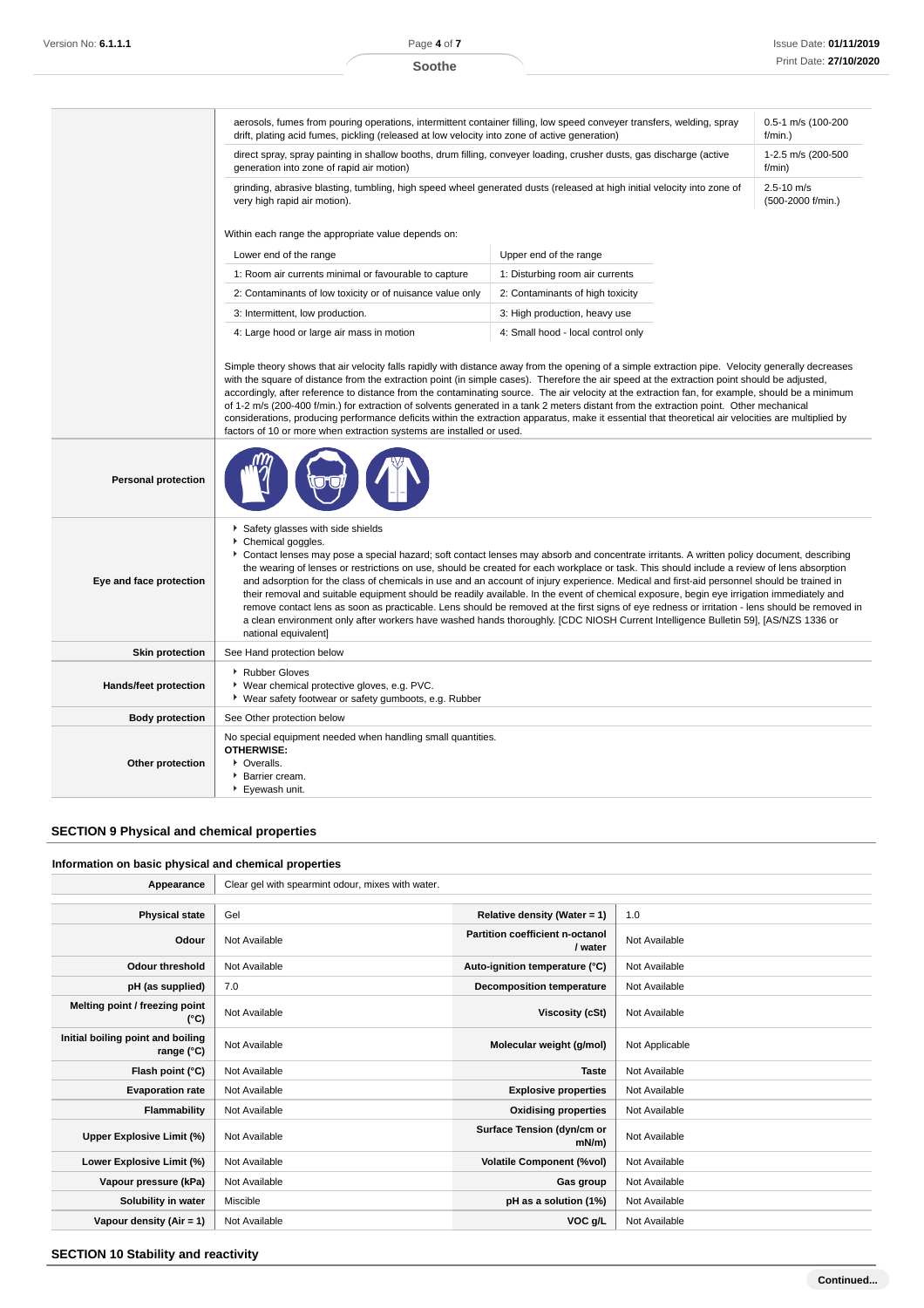| Reactivity                            | See section 7                                                             |
|---------------------------------------|---------------------------------------------------------------------------|
| <b>Chemical stability</b>             | Product is considered stable and hazardous polymerisation will not occur. |
| Possibility of hazardous<br>reactions | See section 7                                                             |
| <b>Conditions to avoid</b>            | See section 7                                                             |
| Incompatible materials                | See section 7                                                             |
| Hazardous decomposition<br>products   | See section 5                                                             |

### **SECTION 11 Toxicological information**

### **Information on toxicological effects**

| <b>Inhaled</b>      | The material is not thought to produce adverse health effects or irritation of the respiratory tract (as classified by EC Directives using animal<br>models). Nevertheless, good hygiene practice requires that exposure be kept to a minimum and that suitable control measures be used in an<br>occupational setting.                                                                                                                                                                                                                                                                                                                                                                                                       |                                                                                                                                            |  |  |  |
|---------------------|-------------------------------------------------------------------------------------------------------------------------------------------------------------------------------------------------------------------------------------------------------------------------------------------------------------------------------------------------------------------------------------------------------------------------------------------------------------------------------------------------------------------------------------------------------------------------------------------------------------------------------------------------------------------------------------------------------------------------------|--------------------------------------------------------------------------------------------------------------------------------------------|--|--|--|
| Ingestion           | The material has NOT been classified by EC Directives or other classification systems as "harmful by ingestion". This is because of the lack of<br>corroborating animal or human evidence. The material may still be damaging to the health of the individual, following ingestion, especially where<br>pre-existing organ (e.g liver, kidney) damage is evident. Present definitions of harmful or toxic substances are generally based on doses<br>producing mortality rather than those producing morbidity (disease, ill-health). Gastrointestinal tract discomfort may produce nausea and<br>vomiting. In an occupational setting however, ingestion of insignificant quantities is not thought to be cause for concern. |                                                                                                                                            |  |  |  |
| <b>Skin Contact</b> | The material is not thought to produce adverse health effects or skin irritation following contact (as classified by EC Directives using animal<br>models). Nevertheless, good hygiene practice requires that exposure be kept to a minimum and that suitable gloves be used in an occupational<br>setting.                                                                                                                                                                                                                                                                                                                                                                                                                   |                                                                                                                                            |  |  |  |
| Eye                 | Limited evidence exists, or practical experience suggests, that the material may cause eye irritation in a substantial number of individuals and/or<br>is expected to produce significant ocular lesions which are present twenty-four hours or more after instillation into the eye(s) of experimental<br>animals. Repeated or prolonged eye contact may cause inflammation characterised by temporary redness (similar to windburn) of the conjunctiva<br>(conjunctivitis); temporary impairment of vision and/or other transient eye damage/ulceration may occur.                                                                                                                                                          |                                                                                                                                            |  |  |  |
| Chronic             | models); nevertheless exposure by all routes should be minimised as a matter of course.                                                                                                                                                                                                                                                                                                                                                                                                                                                                                                                                                                                                                                       | Long-term exposure to the product is not thought to produce chronic effects adverse to health (as classified by EC Directives using animal |  |  |  |
|                     |                                                                                                                                                                                                                                                                                                                                                                                                                                                                                                                                                                                                                                                                                                                               |                                                                                                                                            |  |  |  |
| Soothe              | <b>TOXICITY</b>                                                                                                                                                                                                                                                                                                                                                                                                                                                                                                                                                                                                                                                                                                               | <b>IRRITATION</b>                                                                                                                          |  |  |  |
|                     | Not Available                                                                                                                                                                                                                                                                                                                                                                                                                                                                                                                                                                                                                                                                                                                 | Not Available                                                                                                                              |  |  |  |
| Legend:             | specified data extracted from RTECS - Register of Toxic Effect of chemical Substances                                                                                                                                                                                                                                                                                                                                                                                                                                                                                                                                                                                                                                         | 1. Value obtained from Europe ECHA Registered Substances - Acute toxicity 2.* Value obtained from manufacturer's SDS. Unless otherwise     |  |  |  |

| <b>Acute Toxicity</b>                       | × | Carcinogenicity                 | $\boldsymbol{\mathsf{x}}$                                                                                                                                           |
|---------------------------------------------|---|---------------------------------|---------------------------------------------------------------------------------------------------------------------------------------------------------------------|
| <b>Skin Irritation/Corrosion</b>            | × | Reproductivity                  | ×                                                                                                                                                                   |
| <b>Serious Eye Damage/Irritation</b>        | × | <b>STOT - Single Exposure</b>   | $\boldsymbol{\mathsf{x}}$                                                                                                                                           |
| <b>Respiratory or Skin</b><br>sensitisation | × | <b>STOT - Repeated Exposure</b> | $\boldsymbol{\mathsf{x}}$                                                                                                                                           |
| <b>Mutagenicity</b>                         | × | <b>Aspiration Hazard</b>        | $\boldsymbol{\times}$                                                                                                                                               |
|                                             |   | Legend:                         | $\blacktriangleright$ - Data either not available or does not fill the criteria for classification<br>$\blacktriangleright$ - Data available to make classification |

|  | Data available to make classification |  |  |  |  |
|--|---------------------------------------|--|--|--|--|

**SECTION 12 Ecological information**

### **Toxicity**

|         | Endpoint         | <b>Test Duration (hr)</b> | <b>Species</b>                                                                                                                                                                                                                                                                                                                                                                                  | Value            | <b>Source</b>    |
|---------|------------------|---------------------------|-------------------------------------------------------------------------------------------------------------------------------------------------------------------------------------------------------------------------------------------------------------------------------------------------------------------------------------------------------------------------------------------------|------------------|------------------|
| Soothe  | Not<br>Available | Not Available             | Not Available                                                                                                                                                                                                                                                                                                                                                                                   | Not<br>Available | Not<br>Available |
| Legend: |                  |                           | Extracted from 1. IUCLID Toxicity Data 2. Europe ECHA Registered Substances - Ecotoxicological Information - Aquatic Toxicity 3. EPIWIN Suite<br>V3.12 (QSAR) - Aquatic Toxicity Data (Estimated) 4. US EPA, Ecotox database - Aquatic Toxicity Data 5. ECETOC Aquatic Hazard Assessment<br>Data 6. NITE (Japan) - Bioconcentration Data 7. METI (Japan) - Bioconcentration Data 8. Vendor Data |                  |                  |

### **DO NOT** discharge into sewer or waterways.

| Persistence and degradability |                                       |                                       |
|-------------------------------|---------------------------------------|---------------------------------------|
| Ingredient                    | Persistence: Water/Soil               | Persistence: Air                      |
|                               | No Data available for all ingredients | No Data available for all ingredients |

### **Bioaccumulative potential**

| Ingredient       | <b>Bioaccumulation</b>                |
|------------------|---------------------------------------|
|                  | No Data available for all ingredients |
| Mobility in soil |                                       |
| Ingredient       | <b>Mobility</b>                       |
|                  | No Data available for all ingredients |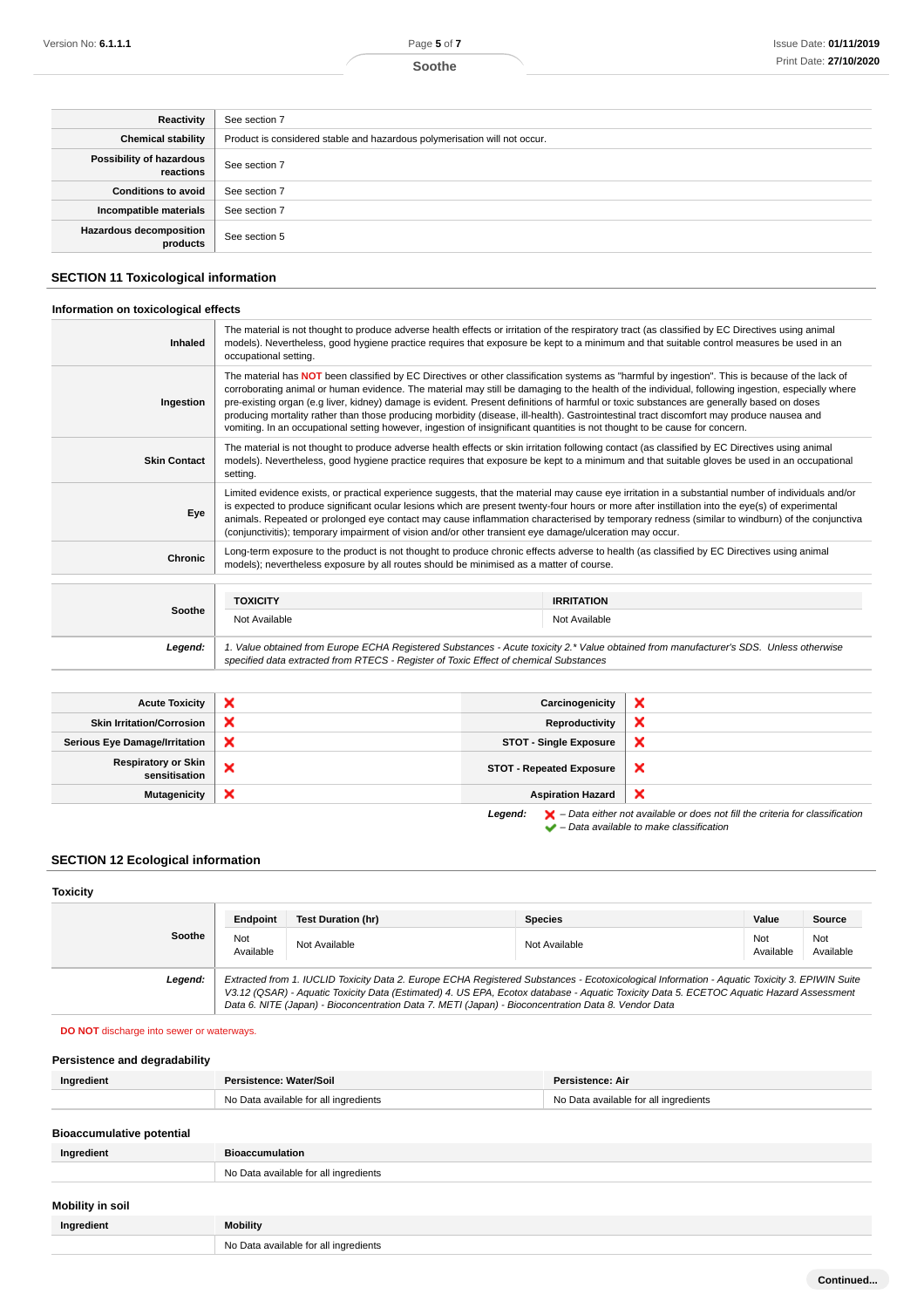### **SECTION 13 Disposal considerations**

| Waste treatment methods      |                                                                                                        |
|------------------------------|--------------------------------------------------------------------------------------------------------|
| Product / Packaging disposal | Consult State Land Waste Management Authority for disposal.<br>Bury residue in an authorised landfill. |
|                              |                                                                                                        |

### **SECTION 14 Transport information**

# **Labels Required Marine Pollutant** NO **HAZCHEM** Not Applicable

### **Land transport (ADG): NOT REGULATED FOR TRANSPORT OF DANGEROUS GOODS**

**Air transport (ICAO-IATA / DGR): NOT REGULATED FOR TRANSPORT OF DANGEROUS GOODS**

**Sea transport (IMDG-Code / GGVSee): NOT REGULATED FOR TRANSPORT OF DANGEROUS GOODS**

**Transport in bulk according to Annex II of MARPOL and the IBC code**

Not Applicable

### **SECTION 15 Regulatory information**

#### **Safety, health and environmental regulations / legislation specific for the substance or mixture**

#### **National Inventory Status**

| <b>National Inventory</b>      | <b>Status</b>                                                                                                                                                                                            |  |  |
|--------------------------------|----------------------------------------------------------------------------------------------------------------------------------------------------------------------------------------------------------|--|--|
| Australia - AIIC               | Yes                                                                                                                                                                                                      |  |  |
| Australia - Non-Industrial Use | Yes                                                                                                                                                                                                      |  |  |
| Canada - DSL                   | Yes                                                                                                                                                                                                      |  |  |
| Canada - NDSL                  | Yes                                                                                                                                                                                                      |  |  |
| China - IECSC                  | Yes                                                                                                                                                                                                      |  |  |
| Europe - EINEC / ELINCS / NLP  | Yes                                                                                                                                                                                                      |  |  |
| Japan - ENCS                   | Yes                                                                                                                                                                                                      |  |  |
| Korea - KECI                   | Yes                                                                                                                                                                                                      |  |  |
| New Zealand - NZloC            | Yes                                                                                                                                                                                                      |  |  |
| Philippines - PICCS            | Yes                                                                                                                                                                                                      |  |  |
| USA - TSCA                     | Yes                                                                                                                                                                                                      |  |  |
| Taiwan - TCSI                  | Yes                                                                                                                                                                                                      |  |  |
| Mexico - INSQ                  | Yes                                                                                                                                                                                                      |  |  |
| Vietnam - NCI                  | Yes                                                                                                                                                                                                      |  |  |
| Russia - ARIPS                 | Yes                                                                                                                                                                                                      |  |  |
| Legend:                        | Yes = All CAS declared ingredients are on the inventory<br>No = One or more of the CAS listed ingredients are not on the inventory and are not exempt from listing(see specific ingredients in brackets) |  |  |

### **SECTION 16 Other information**

| в.    | .  |
|-------|----|
|       |    |
| nı    | ,  |
| ™ate∹ | יי |

#### **SDS Version Summary**

| Version | <b>Issue Date</b> | <b>Sections Updated</b>                                                        |
|---------|-------------------|--------------------------------------------------------------------------------|
| 5.1.1.1 | 18/03/2016        | Storage (suitable container)                                                   |
| 6.1.1.1 | 01/11/2019        | One-off system update. NOTE: This may or may not change the GHS classification |

#### **Other information**

Classification of the preparation and its individual components has drawn on official and authoritative sources as well as independent review by SDI Limited using available literature references.

The SDS is a Hazard Communication tool and should be used to assist in the Risk Assessment. Many factors determine whether the reported Hazards are Risks in the workplace or other settings. Risks may be determined by reference to Exposures Scenarios. Scale of use, frequency of use and current or available engineering controls must be considered.

#### **Definitions and abbreviations**

PC-TWA: Permissible Concentration-Time Weighted Average PC-STEL: Permissible Concentration-Short Term Exposure Limit IARC: International Agency for Research on Cancer

ACGIH: American Conference of Governmental Industrial Hygienists

STEL: Short Term Exposure Limit